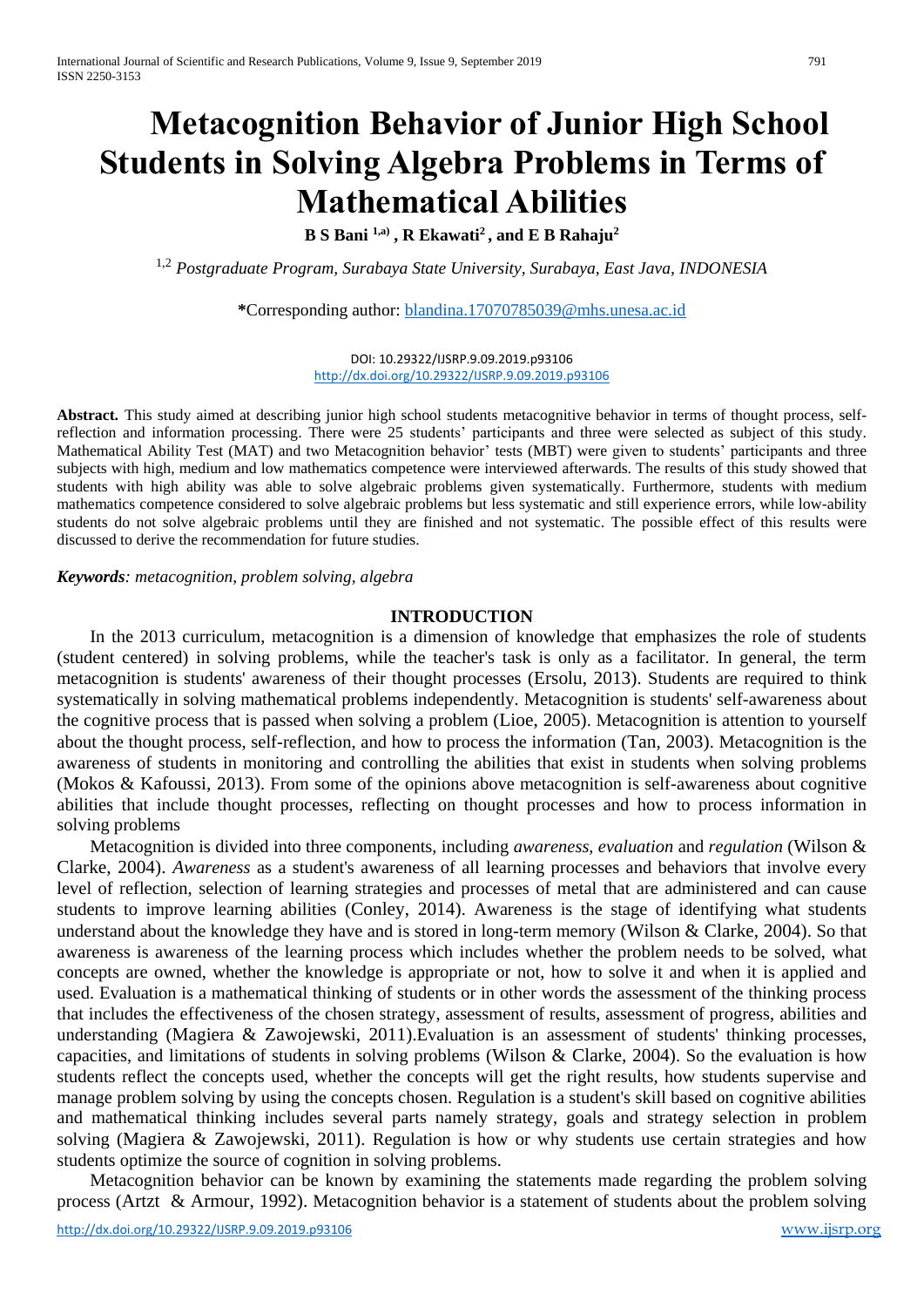process starting from controlling and processing information so that it gets the right results (Kuzle, 2018). Metacognition behavior is a statement and activity of a person regarding the problem solving process starting from thinking, planning, monitoring, checking again, as well as deciding and getting the final result (Demirciog˘lu & Argu¨n, 2010). It can be concluded that the metacognitive behavior in this study is a description of the problem solving process (thought process, reflecting the thought process and how to use appropriate information in solving problems) that is indicated by verbal actions.

Metacognitive behavior can be implemented in disciplines studied in junior high school, one of which is algebra. algebra is a major part of mathematics learning for students related to symbols, letters and signs (Shahrill, 2014). Therefore, students need to develop algebraic abilities through problem solving. problem solving is looking for or finding patterns and guidelines in order to get results (Ngalimun, 2017). Problem solving is defined as the process used to get results using cognitive and affective abilities (Ince, 2018). From some of the opinions above, problem solving is a cognitive process (identifying, representing, planning steps, controlling the knowledge possessed and evaluating the concepts, information and completion steps) carried out by students to get the final results using information and mathematical operations that have been known before. thus it will connect concepts and build understanding so that it will foster self-confidence, thoughtful thinking and independence of students in solving problems (Yoyen,2017).

The importance of problem solving in mathematics will stimulate students' beliefs in solving problems especially algebra. algebra is teaching material related to operations, relations, functions and one branch that studies about solving problems using symbols, instead of constants and variables (American Haritage, 2014). each item of algebra used to determine the level of understanding of students has different levels of difficulty, while the difficulty of junior high school students who have not been able to solve the problem of teaching using negative numbers and have not been able to interpret letters whose values are unknown (Trezise & Reeve, 2017). Based on a survey conducted by researchers still many students experience confusion in understanding the concept of algebra. The location of the difficulty experienced in the addition of algebraic fractions with different denominators. some students still cannot understand the sum with different variables, for example  $2x + 3y + y = 6xy$ . In addition, based on the results of the Program for International Student Assessment (PISA), in 2015, Indonesia was still in a lower position, despite experiencing a warning in the mathematics field from 375 in 2012, to 386 in 2015 (OECD, 2018).

Form of problems experienced by students above suggests that students are less able to solve algebraic problems. problem solving is a cognitive ability that is focused on the process to get the final result. This is an activity carried out by students during the problem solving process (Mayer & Wittrock, 2006). Each problem solving process identifies, represents, thinks about the steps, and evaluates the results obtained with the formulas, concepts and steps to solve the metacognitive behavior. Students who have high abilities tend to be easier in solving mathematical problems compared to students who are of medium and low ability (Caleb, 2015). So the ability is the capacity of students to solve problems because the abilities possessed by each student is different even though they are of the same age and the same class (Robbins & Timothy, 2013)

Based on the description above, the research question to obtain the following answers is how the metacognition behavior of high, middle, and low ability junior high school students in solving algebra problems?.

# **METHOD**

## *Subject*

This study uses a descriptive study with a qualitative approach to describe the metacognitive behavior of three subjects taken from St. Middle School students. Joseph in Surabaya. This research was conducted in class VIII semester I and 25 participating students consisting of 14 female students and 11 male students, because participants had received algebra material. By using purposive sampling techniques and the help of mathematics subject teachers will choose communicative students to conduct interviews consisting of one high-ability participant, one medium-ability participant and one participant with low ability to.

## *Analysis*

In collecting data, a mathematical ability test (MAT) was conducted and a metacognition behavior test (MBT). MAT contains contains five test essay questions related to material numbers, sets, algebra, linear equations and inequalities that have been taught in semester one. MBT 1 and MBT 2 consists of three questions with algebraic material, each of which consists of three questions with algebraic material. Have been tested on 4 students outside of the research subjects. Then the tests were conducted two days in a row because the MAT and MBT I tests were conducted to see the mathematical abilities and behavior of metacognition while the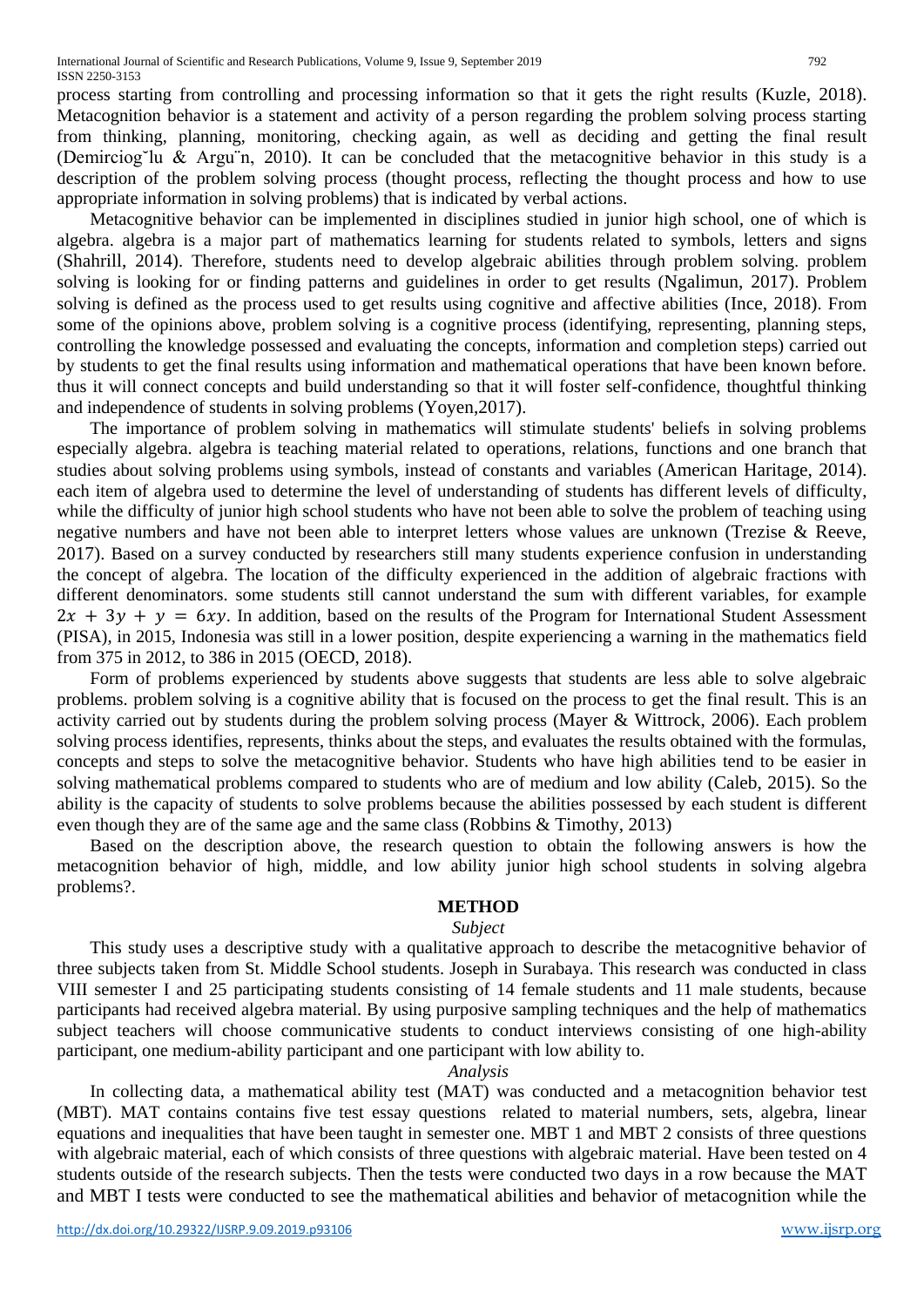second day was carried out by MBT II to obtain data triagulation and each subject works individually with a 60-minute processing time.

From the results of MBT analysis, MBT 1 and supported by algebraic test scores, students are grouped into three categories, namely high (score > 80), medium (60  $\leq$  score < 80) and low ability (score < 60). After two hours of MAT and MBT 1 work, the researcher conducted an interview using the semi-structure method to obtain the validity of the data from each subject regarding MBT 1 that had been completed. Two days later, the three subjects took the MBT 2 metacognition behavior test and the interview contained three algebraic questions, which were not much different from MBT1. The researcher asked several questions to find out students' metacognitive behavior in solving algebraic problems in depth. Therefore, specifically presented in the form of indicators as follows several phases, namely (P1) Problem identification, (P2) Problem representation, (P3) Planning how to solve, (P4) Planning performance, and (P5) Evaluation, each divided into five aspects (Kapa, 2001).

## **RESULTS AND DISCUSSION**

#### *a. Metacognitive behavior for Highly Ability Subjects* (HAS)

In the third question HAS, begin to identify with how to read three times and write what is known from inside the problem with relevant and use the concepts of algebra, circumference and area. then HAS makes a representation of the problem by connecting known information with newly acquired information, using multiplication, addition and division operations. in completing planning how to solve HAS using the right strategy because it is in accordance with the information, the concept has been chosen. HAS completes the procedure that corresponds to the answer sheet given starting with writing the unknown, starting to find the width, because the width that is known in the problem is not yet clearly known. The final step HAS to reevaluate by checking the work twice to avoid mistakes.

Question: 
$$
P(4X+3)
$$
 cm,  $R$  from both back of the language

\nQX+3 -1 =  $4X+2$  , including = 58

\nQY+1

HAS fulfills all indicators of metacognition behavior. During the HAS interview, answering the questions relevant to what was written on the answer sheet. The following is a transcript of the interviewer's interview and HAS.

- $P =$  What did you do before knowing the information about the questions and questions?
- $HAS =$  By reading the questions twice and writing down what is known to be  $4x + 3$  length, the width of 1 cm is shorter than the length, because the length is  $4x + 3$  then, the number 3 is reduced by 1, so the result is  $4x + 2$  and the circumference is 58. Asked about the area of the park.
- P = Pay attention to  $4x + 3 1$ . Why subtract 1 is only 3, give your reason!
- $HAS =$  Because 4 contains the variable *x* then only 3 is reduced, because of the rules of algebra, we can add and subtract if the numbers have the same variable and rank

#### *b. Metacognitive behavior for Medium Ability Subjects* (MAS)

In the third MAS question, start identifying by reading the problem several times and writing down what is known from within relevant problems and using algebraic and perimeter concepts. then the MAS makes a representation of the problem by linking information that is known to information that has just been obtained, but is not relevant. in the problem how to solve MAS write what is known and use the concepts and steps appropriately. planning how to solve MAS using completion steps is not relevant to the concept and gets no results. MAS does not meet the evaluation behavior because it does not re-examine the concepts, information and steps that have been done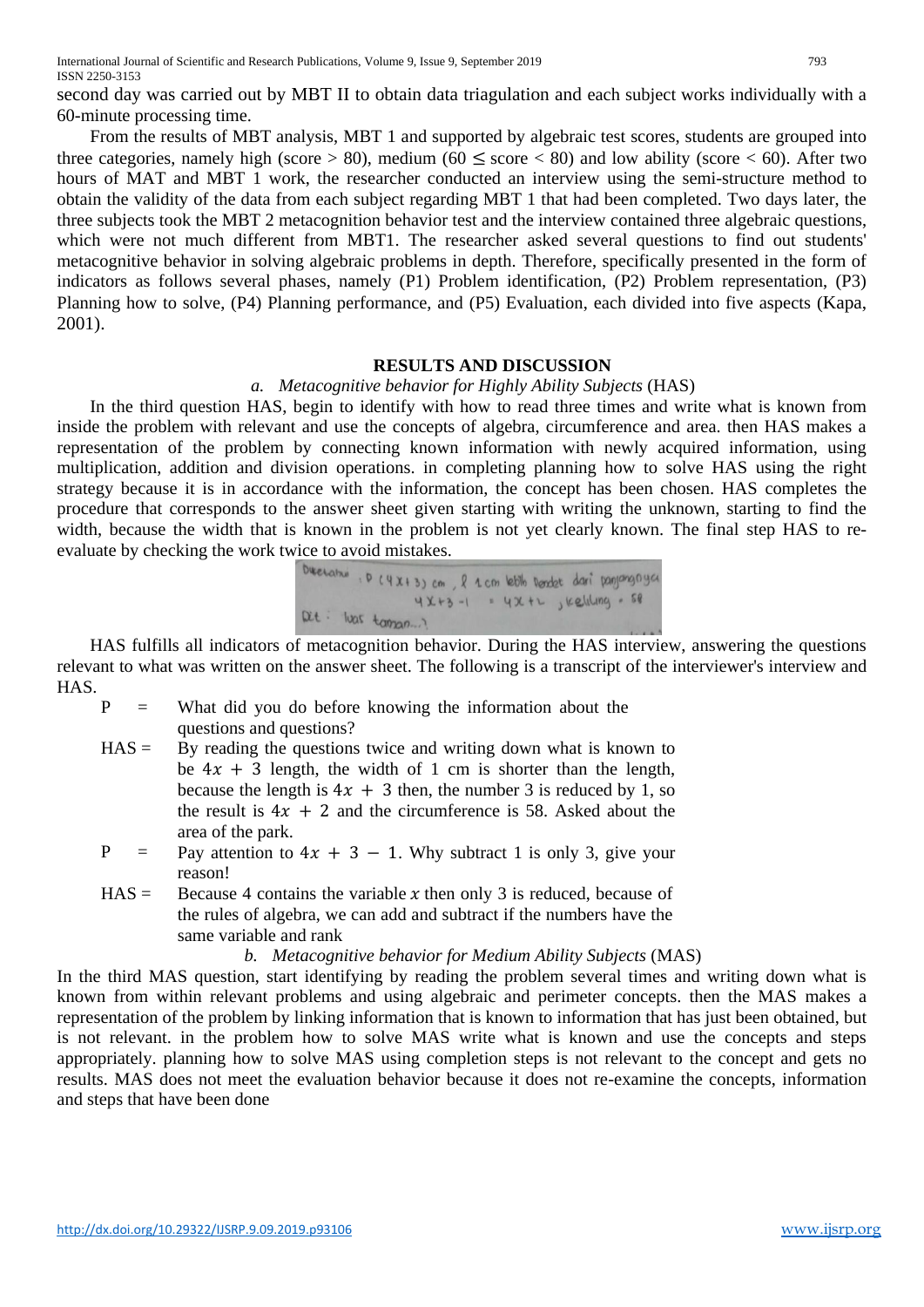

Credit is only professional on indicators P1, and P3 while not professional on indicators P2, P4 and E1. During the interview MAS answers questions that are relevant to what is written on the answer sheet. The following is a transcript of the interview of the interviewer and MAS.

- P = What do you do before knowing the information about the questions and questions?
- $MAS =$  I read the problem several times and wrote down what is known, which is  $4x + 3$  length and 1 cm width shorter than the circumference of 58 cm
- $P =$  What procedure did you use to solve the problem?
- $MAS =$  First write down the known length  $4x + 3$ , width 1 cm longer than the length, so  $4x + \frac{3}{2}$  $\frac{3}{2}$ , because 3-1 has 2. Second, the circumference formula = 2 ( $p + l$ ) So 58 = 2 (4x + 3)  $\left(\frac{4x+3}{2}\right)$  $\frac{+3}{2}$ )), add up the numbers that have the same variable then divide the number 2 outside the parentheses with the denominator.

# *c. Metacognitive Behavior for Low Ability subjects* (LA

In the third LAS question, begin to identify by reading the problem several times and writing down what is known from within the relevant problem and using the concepts of algebra and circumference. LAS represents information irrelevantly, LAS does not do the problem how to solve it relevantly because the information used is not relevant. LAS does a planning performance but does not get results and LAS does not reevaluate



LAS is only proficient on the P1 indicator while not proficient on P2, P3, P4 and E1 indicators. At the time of the LAS interview answering questions relevant to what was written on the answer sheet.

- P = How do you know the purpose and commands of the problem?
- $LAS =$  I read the questions a few times, then write down what I know, pan. I read the question many times, then write what is known, length  $4x + 3$  and width 1 cmjang  $4x + 3$  and width 1 cm
- P = Is there any previous information that matches the newly acquired information?
- $LAS =$  Addition, multiplication and subtraction, because in the long value there is a "+" and to find out the circumference there is a " $p x l$ "

This study uses three high, medium, and low subjects to solve algebra problems. Regarding metacognitive behavior (Kuzle, 2018), two subjects with different abilities have different behaviors. Highly capable subjects provide detailed steps related to the process and conceptual knowledge that affect most problem solving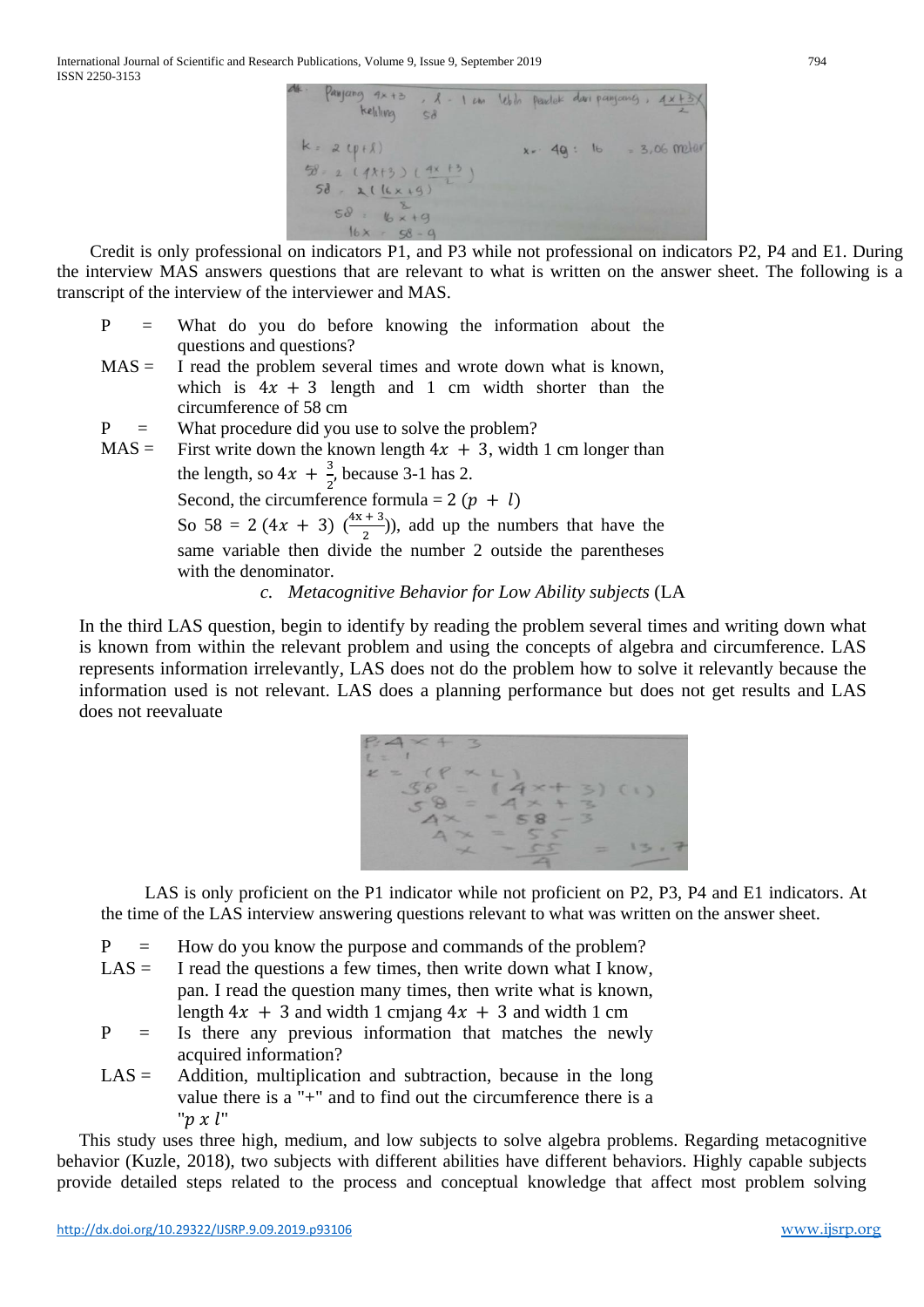processes when the subject is able to provide steps that are not detailed (Caleb, 2015). suggested that metacognition activities (behaviors) occur while students solve problems.

## **CONCLUSION**

This research shows students' metacognitive behavior in solving algebraic problems. Students convey various ways and reasons in solving the given problem. students with high metacognition skills in problem identification behavior do three activities namely awarenes, namely identifying questions in the form of using concepts correctly. Evaluation in the form of reflecting back the concepts used. the process of thinking information in memory, which is often done to form concepts, reason and make decisions in solving problems and regulations reviewing the concepts used. Behavioral problem representation performs three activities, namely Awarenes, which is thinking about information relations appropriately. Evaluation in the form of reflecting the impact of the relationship of information used and regulations reviewing the information used. behavior problem problem how to solve do three activities namely awarenes that is thinking about the accuracy of the steps with the information and concepts previously thought. Evaluation in the form of reflecting the impact of determining the steps to be used. metacognitive behavior, especially in planning by selecting and assessing the effectiveness of the strategies to be used is very necessary to be successful in solving complex problems (Kuzle, 2018), and regulation reviewing the steps used. Behavioral Planning Performance performs three activities namely Awarenes namely consciously controlling problem solving step by step. metacognition is the students' awareness of their own thoughts in solving the problems given Evaluation in the form of reflecting on the results of solving the problem is correct. high ability subjects can solve problems systematically and get the right results ( and regulation reviewing the steps and results obtained. students with high ability to use holistic problem solving, because they have strong problem solving skills (Kapa, 2001). Successful metacognitive behavior must be based on detailed problem solving (Wilson & Clarke, 2004). Behavioral evaluation conducts three activities namely awarenes, evaluation and regulation by reviewing the steps of completion starting from the selection of concepts, information, steps of completion and results (Purnomo, 2017).

capable students are only fulfilling identification behavior which includes three awareness activities by reading questions and writing what is known, Evaluation is confident by identifying questions and reviewing. Medium capable students only fulfill the hoe to solve behavior which includes three conscious awareness activities with the completion steps to be used, the evaluation reflects back on the steps to be used and reviews whether there are other strategies

Low ability students only fulfill indetification behavior which includes three awareness activities by reading questions and writing what is known from within the problem, and consciously using the right concept. Evaluation reflects back on whether the way is appropriate in determining the concept and reviewing

# **REFERENCE**

- Abdullah, N. A., Shahrill, M., & Chong, M. S. F. (2014). Investigating the representations of students' problem-solving strategies. *Paper presented at the 37th Annual Conference of the Mathematics Education Research Group of Australasia (MERGA 37), "Curriculum in Focus: Research Guided Practice",* The University of Technology, Sydney, Australia, 29 June-3 July 2014.
- American Haritage Dictionary. (2014). *Dictionary of the english language*, *fifth edition*. http//www.freedictonory.com/reticular.
- Artzt, A. & Armour-Thomas, E. (1992). Development of a cognitive-metacognitive framework for protocol analysis of mathematical problem solving in small groups. *Cognition and Instruction.,* (9), 137-175.
- Caleb, I. (2015). *Effects of problem - solving and discussion teaching methods on students' achievement in genetics.* Thesis, University University of Nigeria. [http://repository.unn.edu.ng:8080/xmlui/bitstream/hendle/123456789/4838/Ishaku%2C%20Caleb.pdf?sequence](http://repository.unn.edu.ng:8080/xmlui/bitstream/hendle/123456789/4838/Ishaku%2C%20Caleb.pdf?sequence=1) [=1.](http://repository.unn.edu.ng:8080/xmlui/bitstream/hendle/123456789/4838/Ishaku%2C%20Caleb.pdf?sequence=1)
- Conley, D, T. (2014). Metacognitive rather than non-cognitive. *Education Week.*
- Demirciog˘lu, Handan & Argu¨n, Ziya (2010*).* A case study: assessment of preservice secondary mathematics teachers' metacognitive behaviour in the problem-solving process. *ZDM Mathematics Education,* 42:493–502. DOI 10.1007/s11858-010-0263-8.
- Ersolu,N, Z. (2013). The relationship between students' metacognitive awarenees and their solutions to similar types of mathematical problems. *Eurasia Journal of Mathematical Science & Technology Education*, 9 (4), 411-415.
- Ince, Elif. (2018). An overview of problem solving studies in physics education, *Journal of Education and Learning, Vol 7, No 4;2018.*
- <http://dx.doi.org/10.29322/IJSRP.9.09.2019.p93106> [www.ijsrp.org](http://ijsrp.org/) Kapa, Ester. (2001). A metacognitive support during the process of problem solving in a computerized Environment. Diperoleh dari [https://link.springer.com/article/10.1023/A:1015124013119.](https://link.springer.com/article/10.1023/A:1015124013119)